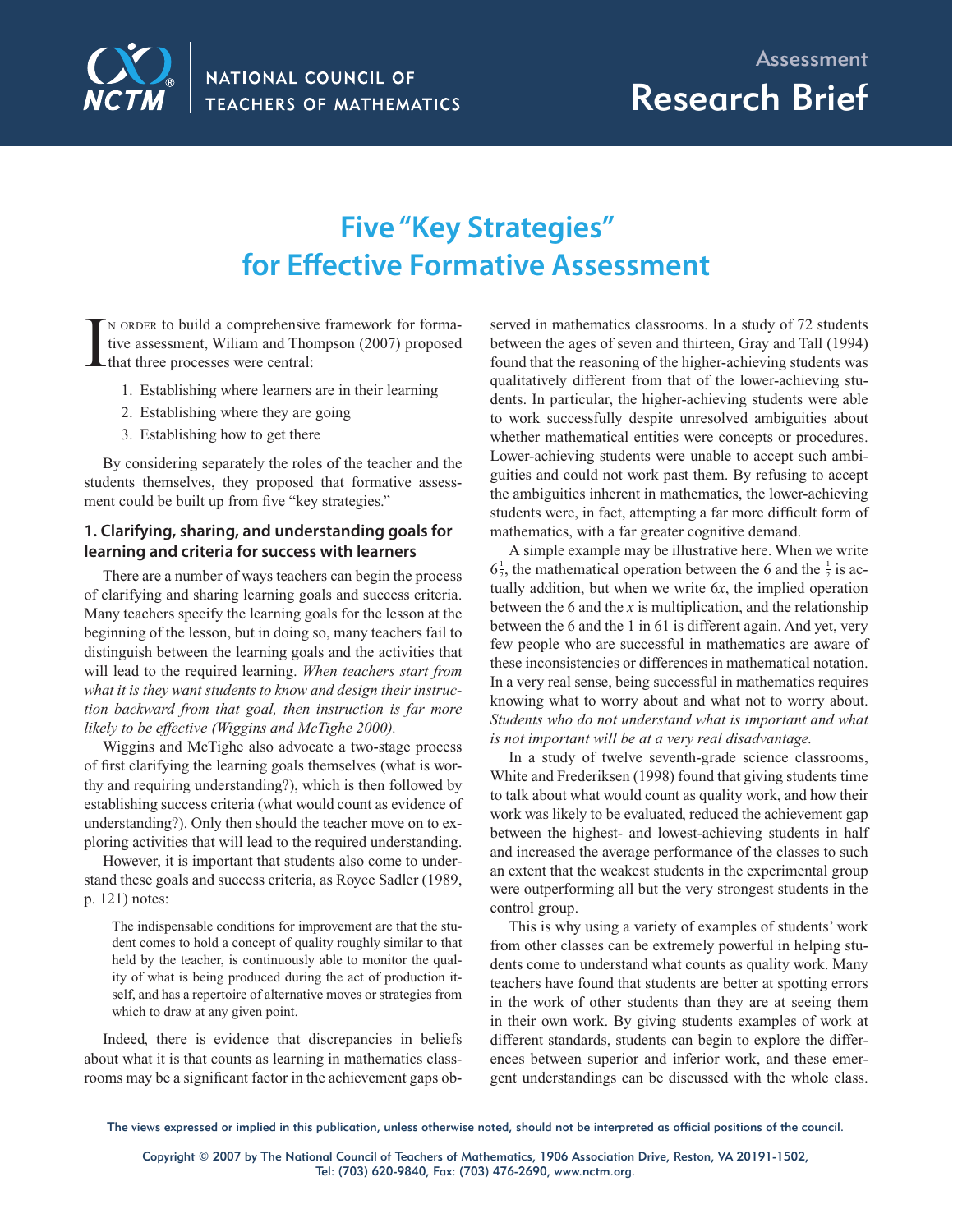

As a result of such processes, students will develop a "nose for quality" (Claxton 1995) that they will then be able to use in monitoring the quality of their own work.

### **2. Engineering effective classroom discussions, questions, activities, and tasks that elicit evidence of students' learning**

Once we know what it is that we want our students to learn, then it is important to collect the right sort of evidence about the extent of students' progress toward these goals, but few teachers plan the kinds of tasks, activities, and questions that they use with their students specifically to elicit the right kind of evidence of students' learning. As an example, consider the question shown in figure 1 below.



Fig. 1. Diagnostic item on elementary fractions

Diagram A is the obvious answer, but B is also correct. However, some students do not believe that one-quarter of B is shaded because of a belief that the shaded parts have to be adjoining. Students who believe that one-quarter of C is shaded have not understood that one region shaded out of four is not necessarily a quarter. Diagram D is perhaps the most interesting here. One-quarter of this diagram is shaded, although the pieces are not all equal; students who rely too literally on the "equal areas" definition of fractions will say that D is not a correct response. *By crafting questions that explicitly build in the undergeneralizations and overgeneralizations that students are known to make (Bransford, Brown, and Cocking 2000), we can get far more useful information about what to do next.* Furthermore, by equipping each student in the class with a set of four cards bearing the letters A, B, C, and D and by requiring all students to respond simultaneously with their answers, the teacher can generate a very solid evidence base for deciding whether the class is ready to move on (Leahy et al. 2005). If every student responds with A, B, and D, then the teacher can move on with confidence that the students have understood. If everyone simply responds with A, then the teacher may choose to reteach some part of the topic. The most likely response, however, is for some students to respond correctly and for others to respond incorrectly, or incompletely. This provides the teacher with an opportunity

to conduct a classroom discussion in which students with different views can be asked to justify their selections.

Of course planning such questions takes time, but by investing the time before the lesson, the teacher is able to address students' confusion during the lesson, with the students still in front of him or her. Teachers who do not plan such questions are forced to put children's thinking back on track through grading, thus dealing with the students one at a time, after they have gone away.

#### **3. Providing feedback that moves learning forward**

The research on feedback shows that much of the feedback that students receive has, at best, no impact on learning and can actually be counterproductive. Kluger and DeNisi (1996) reviewed more than three thousand research reports on the effects of feedback in schools, colleges, and workplaces and found that only 131 studies were scientifically rigorous. In 50 of these studies, feedback actually made people's performance worse than it would have been without feedback. The principal feature of these studies was that feedback was, in the psychological jargon, "ego-involving." In other words, the feedback focused attention on the person rather than on the quality of the work——for example, by giving scores, grades, or other forms of report that encouraged comparison with others. The studies where feedback was most effective were those in which the feedback told participants not just what to do to improve but also how to go about it.

Given the emphasis on grading in U.S. schools, teachers may be tempted to offer comments alongside scores or grades. However, a number of studies (e.g., Butler 1987, 1988) have shown that when comments are accompanied by grades or scores, students focus first on their own grade or score and then on those of their neighbors, so that grades with comments are no more effective than grades alone, and much less effective than comments alone. The crucial requirement of feedback is that it should force the student to engage cognitively in the work.

Such feedback could be given orally, as in this example from Saphier (2005, p. 92):

 *Teacher:* What part don't you understand?

*Student:* I just don't get it.

*Teacher:* Well, the first part is just like the last problem you did. Then we add one more variable. See if you can find out what it is, and I'll come back in a few minutes.

Written feedback can support students in finding errors for themselves:

> There are 5 answers here that are incorrect. Find them and fix them.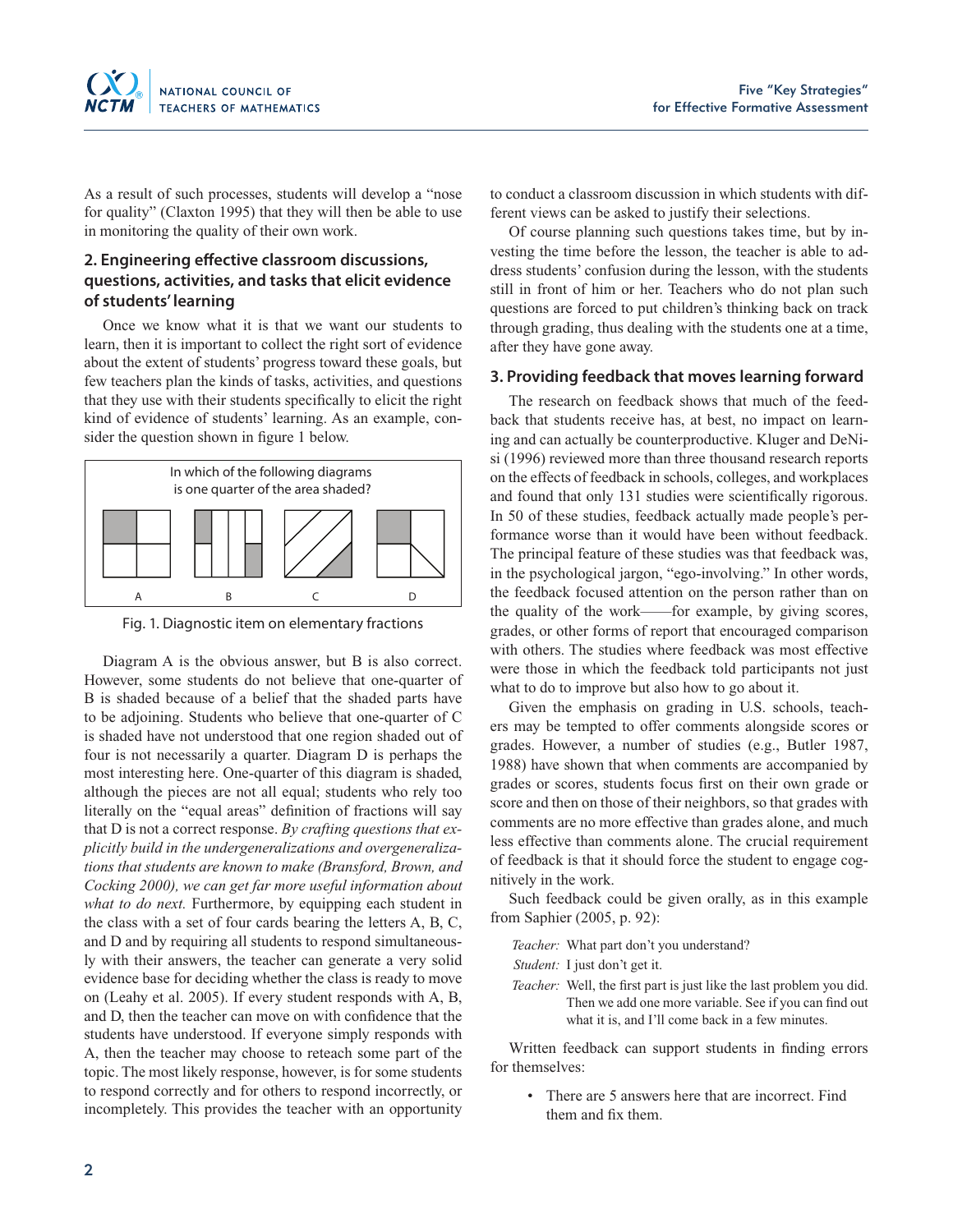• The answer to this question is ... Can you find a way to work it out?

It can also identify where students might use and extend their existing knowledge:

• You've used substitution to solve all these simultaneous equations. Can you use elimination?

Other approaches (Hodgen and Wiliam 2006) include encouraging pupils to reflect:

- You used two different methods to solve these problems. What are the advantages and disadvantages of each?
- You have understood … well. Can you make up your own more difficult problems?

Another suggestion is to have students discuss their ideas with others:

- You seem to be confusing sine and cosine. Talk to Katie about how to work out the difference.
- Compare your work with Ali and write some advice to another student tackling this topic for the first time.

The important point in all this is that as well as "putting the ball back in the students' court," the teacher also needs to set aside time for students to read, respond to, and act on feedback.

### **4. Activating students as owners of their own learning**

When teachers are told they are responsible for making sure that their students do well, the quality of their teaching deteriorates, as does their students' learning (Deci et al. 1982). In contrast, when students take an active part in monitoring and regulating their learning, then the rate of their learning is dramatically increased. Indeed, it is common to find studies in which the rate of students' learning is doubled, so that students learn in six months what students in control groups take a year to learn (Fontana and Fernandes 1994; Mevarech and Kramarski 1997).

In an attempt to integrate research on motivation, metacognition, self-esteem, self-efficacy, and attribution theory, Monique Boekaerts has proposed a dual-processing theory of student motivation and engagement (Boekaerts 2006). When presented with a task, the student evaluates the task according to its interest, difficulty, cost of engagement, and so on. If the evaluation is positive, the student is likely to seek to increase competence by engaging in the task. If the evaluation is negative, a range of possible outcomes is possible. The

student may engage in the task but focus on getting a good grade from the teacher instead of mastering the relevant material (e.g., by cheating) or the student may disengage from the task on the grounds that "it is better to be thought lazy than dumb." *The important point for teachers is that to maximize learning, the focus needs to be on personal growth rather than on a comparison with others.*

Practical techniques for getting students started include "traffic lights," where students flash green, yellow, or red cards to indicate their level of understanding of a concept. Many teachers have reported that initially, students who are focusing on well-being, rather than growth, display green, indicating full understanding, even though they know they are confused. However, when the teacher asks students who have shown green cards to explain concepts to those who have shown yellow or red, students have a strong incentive to be honest!

#### **5. Activating students as learning resources for one another**

Slavin, Hurley, and Chamberlain (2003) have shown that activating students as learning resources for one another produces some of the largest gains seen in any educational interventions, provided two conditions are met. The first is that the learning environment must provide for group goals, so that students are working as a group instead of just working in a group. The second condition is individual accountability, so that each student is responsible for his or her contribution to the group, so there can be no "passengers."

With regard to assessment, then, a crucial feature is that the assessment encourages collaboration among students while they are learning. To achieve this collaboration, the learning goals and success criteria must be accessible to the students (see above), and the teacher must support the students as they learn how to help one another improve their work. One particularly successful format for doing this has been the idea of "two stars and a wish." The idea is that when students are commenting on the work of one another, they do not give evaluative feedback but instead have to identify two positive features of the work (two "stars") and one feature that they believe merits further attention (the "wish"). Teachers who have used this technique with students as young as five years old have been astonished to see how appropriate the comments are, and because the feedback comes from a peer rather than someone in authority over them, the recipient of the feedback appears to be more able to accept the feedback (in other words, they focus on growth rather than on preserving their well-being). In fact, teachers have told us that the feedback that students give to one another, although accurate, is far more hard-hitting and direct than they themselves would